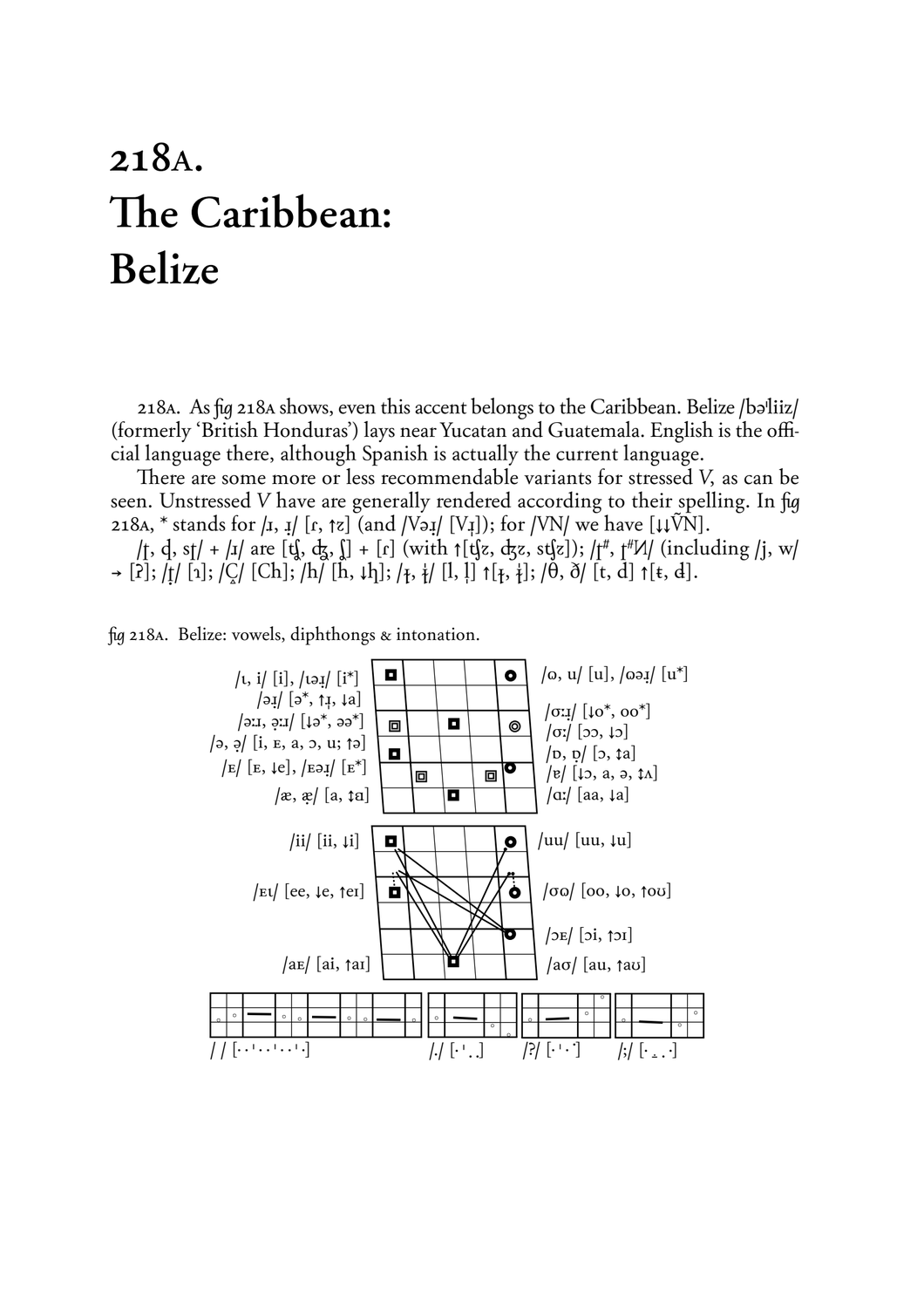## 227A. The Far East: Indonesia

227A. As fig 227A shows, there are different vowel taxophones in free or checked syllables, including several neutralizations and American- or British-like possible choices. In addition, unstressed V are strongly influenced by spelling, including /u/ for /juu, juu/, but /u/ in  $(in)to$ , /i/ in me, we, and /i,  $\partial$  for the. Initial V can be [PV]. Stressed  $\dot{V}$  are  $[W^{\#}, W^{\#}, W^{\circ}C]$ .

As for the consonants, we have /t. d/ [t. d], /t. dz, f, z/ [t. dz, f, z], and no 'aspiration' for /p, t, k, tʃ/. Besides, /v/ [v, v, f] (also / $\delta$ , z, 3,  $\frac{1}{3}$  are often [C, C], even between V),  $\ket{\theta}$ ,  $\delta$  [t, d]; /j/ [j], /w/ [ω, v], /ɪ, ɪ̞/ [ɾ, ↑z, ↓a], /h/ [h, ĥ], /l, \*/ [l, ł, l].

Compounds tend to be stressed always on their first element. Paraphonically, we find  $\langle$ <sup>n</sup> $\degree$ ): speech has currently higher intensity and tonality.



fig 227A. Indonesian English: vowels, diphthongs & intonation.